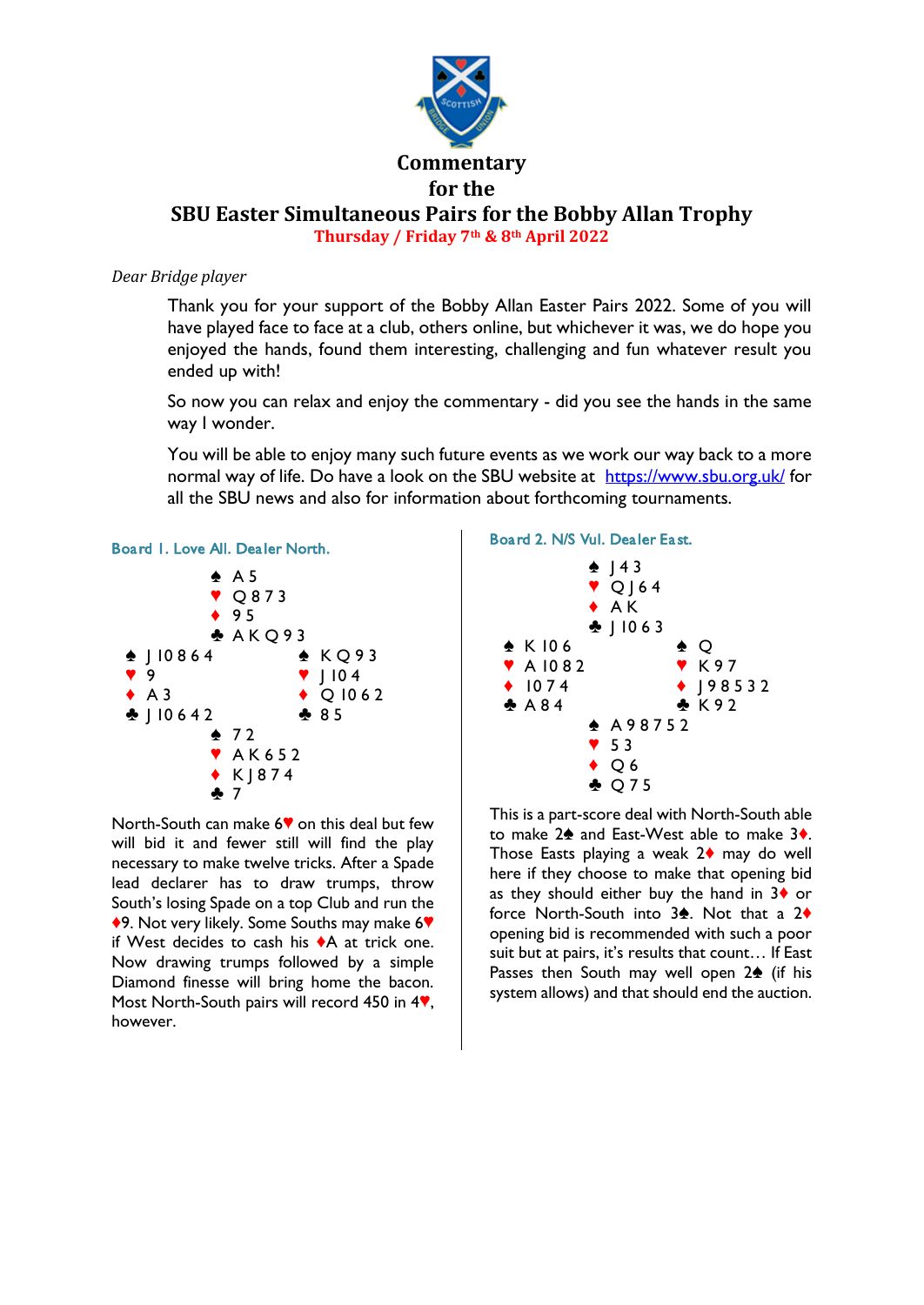

Most Norths will play this in 3NT, a contract that can make but one which is destined to fail on the normal lead of the  $\sqrt{2}$ . Looking only at the North-South hands the correct play from the dummy is the  $\mathbb{V}$ K. Unlucky. The defence now has four Heart tricks and North has no way to make a ninth trick (always assuming East covers the  $\triangle$ ] with the  $\triangle$ K). No doubt South will smugly point out to declarer that 3NT would make if dummy had put on the  $6$  at trick one

#### Board 4. Game All. Dealer West.



South has some attractive cards but the North hand isn't of much use and North-South can make little beyond a part-score in Hearts. In fact, good defence can hold South to just eight tricks in Hearts (after the  $\clubsuit$ O lead, say, the defenders have to play a trump at trick two). That won't stop many pairs going overboard on the deal – if East opens  $\mathbf{1} \cdot \mathbf{3}$  in third seat some Souths will overcall 4<sup>.</sup> Many pairs will make nine tricks, few will be allowed to make ten.

Board 5. N/S Vul. Dealer North.



A slam deal and an obvious one to boot. Well, it's clear-cut to bid a slam (North-South have 35 points, after all) but which slam? Those who reach  $6$  may regret it as a Spade lead may just see that going off. Better is 6<sup>2</sup> and better still the nearly cast-iron 6NT. What should South do if North opens with 1NT? There is a very good case for bidding a simple 6NT; only if you are thinking of a grand slam should you muck about looking for a possible major-suit fit.

## Board 6. E/W Vul. Dealer East.



North is likely to open  $1\spadesuit$  in fourth seat and that may well end the auction at some tables. Some enterprising Easts may Double  $\mathbf{1}\triangleq\mathbf{b}$ ut that isn't likely to affect things too much  $$ whatever West bids North will compete vigorously and is likely to buy the deal in a Spade part-score. With the 3-3 break in Diamonds nine tricks are always there in Spades; however, the unfriendly 4-1 trump break means declarer has to lose a trump and three Hearts.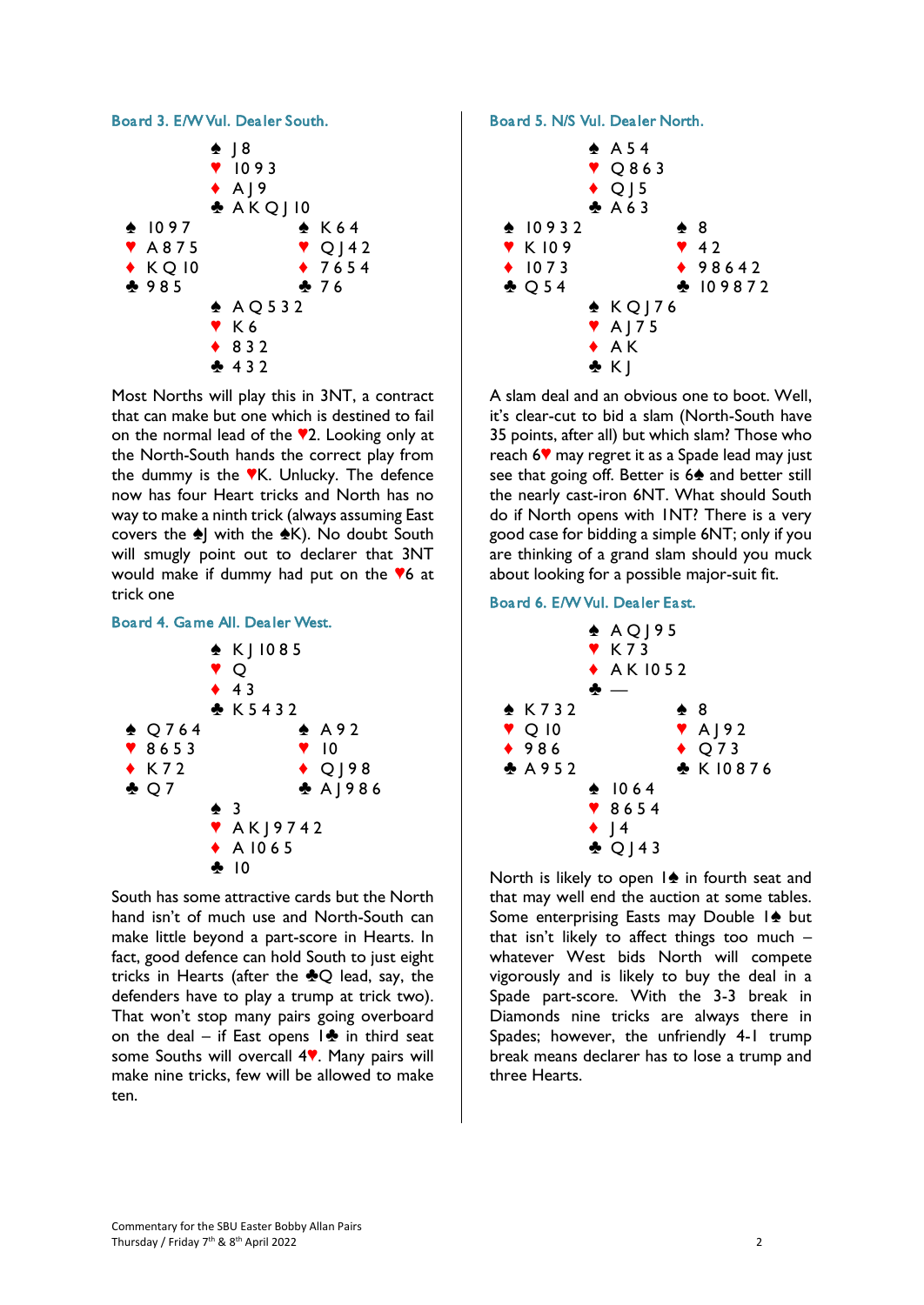

North-South have thirteen tricks in Spades, it's just unfortunate that East-West have two tricks first. If North-South were to punt 6<sup>4</sup> West might find it tough to find a Diamond lead; he may find it hard enough against  $4\spadesuit$  and 710 will be recorded often. After  $|\cdot|-| \cdot|$ North has an awkward bid.  $2\diamond$ , used as a way to raise Spades denying a Diamond control, is going to highlight the opening lead. Still, the singleton  $\triangleq$  may prove too tempting for West.

## Board 8. Love All. Dealer West.



East-West have a combined 26 points but can make no game contract. 3NT gets beaten by three rounds of Clubs and  $4\%$  gets beaten into a pulp. West may open 2NT and North may well bid 3<sup>2</sup>. That leaves East with an awkward bid which he may solve by bidding  $3$ . West can only try 3NT and take his medicine – two down. If West were to open a multi  $2\blacklozenge$  it might get interesting – North will assume West has a weak hand and anything could happen.

#### Board 9. E/W Vul. Dealer North.



The most likely spot on this deal is 1NT by West reached after a variety of possible routes. If West gets everything right he might emerge with eight or even nine tricks in No-trumps – note how the  $\clubsuit$ 7 plays an important role after the  $\triangle$ 10 lead covered by the  $\triangle$ ,  $\triangle$ K and  $\triangle$ A. If North plays in INT after South opens  $1\blacklozenge$  and West makes a canny Pass he may well go three down for a poor score. In fact, he may even be Doubled and concede a horrible -500.

## Board 10. Game All. Dealer East.



West is likely to play this in a tricky 3NT after the auction  $1\blacklozenge - 1$  NT – 3NT. After the  $\clubsuit 8$  lead (2<sup>nd</sup> highest from rubbish) declarer does best to play dummy's  $\triangle K$  and then the  $\triangle A$  Q. A Spade return can be won by the  $\triangle$  and the Clubs cleared giving the requisite nine tricks. If declarer doesn't play dummy's  $\triangle K$  South can play the  $\triangle Q$  and the entries to West are destroyed. Some Easts may get to play 3NT. Now a low Heart lead makes things easier.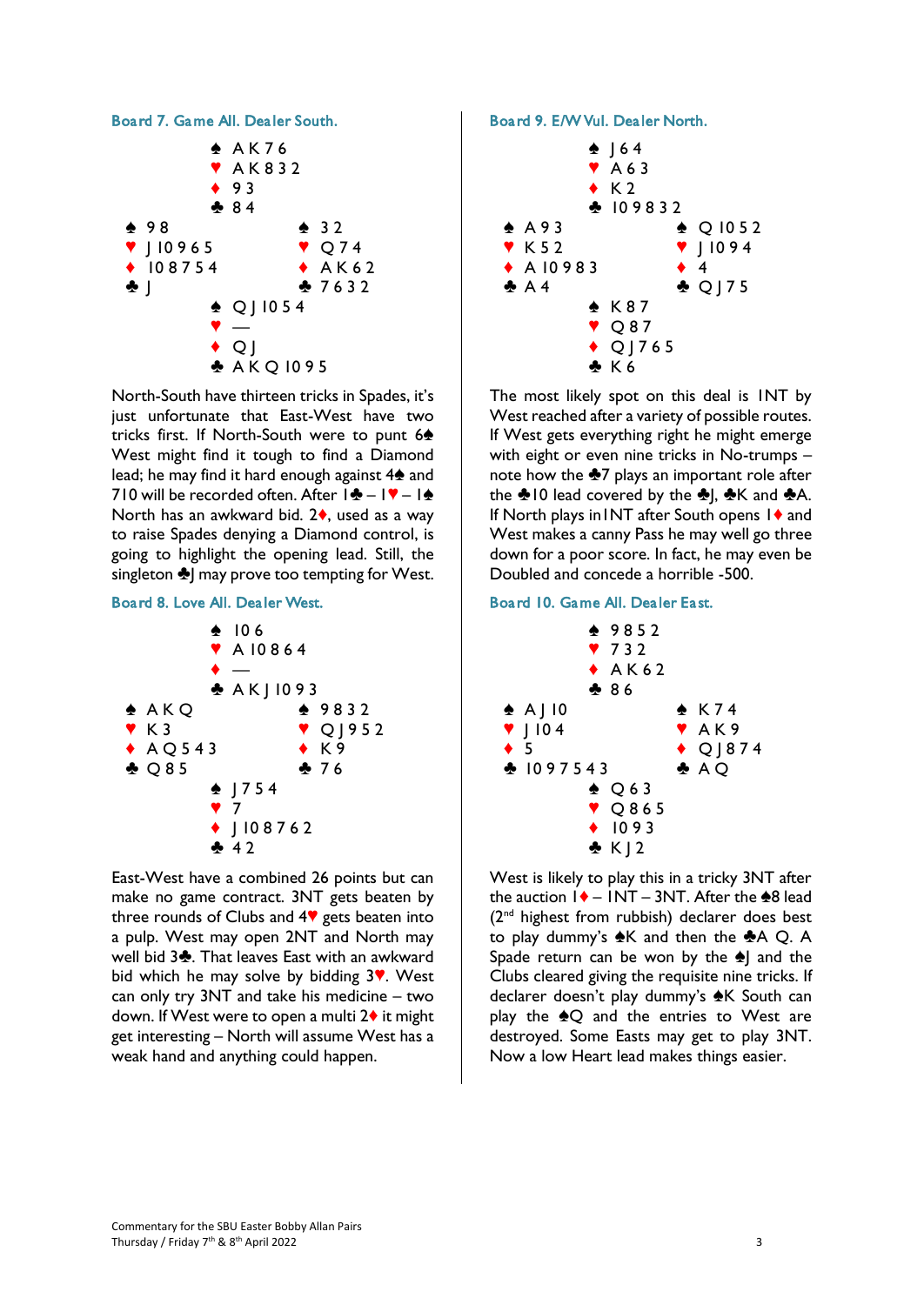

The most likely bidding here is  $1\blacktriangledown$  by West and a 1NT response from East getting Passed out. North has nothing to say, despite his 14 points. With the favourable 3-3 Spade break 1NT is an easy contract and East may well come to an eighth trick, either in Clubs or, most unexpectedly, in Diamonds. If North-South do bid (although I can't imagine what) East-West probably do best to let them stew by Passing, defending and taking a penalty.

## Board 12. N/S Vul. Dealer West.



A part-score deal with East-West best off in Spades. Normal bidding:  $1 \cdot - 1 \cdot - 2 \cdot - 2 \cdot -$ Pass. With the lucky Spade position  $2\spadesuit$  can make eight tricks easily and may well be able to generate a ninth. A score of 140 to East-West should prove decent enough although some overbidding Wests might strike it lucky in Notrumps. After a low Heart lead from North East-West can actually make 3NT but that isn't a contract you'd want to be anywhere near.

## Board 13. Game All. Dealer North.



An interesting deal with East-West able to make grand slams in Spades, Hearts and Notrumps. 7NT is an absurd spot, needing the Spade guess and South to hold both Club honours. 7<sup>h</sup> isn't much better and will fail in all probability as declarer may well attempt a Club ruff.  $7\blacktriangledown$  needs the Spade guess but a Club ruff gives the thirteenth trick. Anyway, grand slams are for the birds – the best spot here is  $6\%$ , which some will reach. Some will bid and make  $6$ <sup>,</sup> though.

## Board 14. Love All. Dealer East.



North-South have 24 points between them which suggests bidding game is a low percentage shot. Sure enough, you can't quite make 3NT on tight defence but that won't prevent many pairs from trying it and some may succeed after a Spade lead from West. If your style is to open  $1\spadesuit$  as South then North should respond 1NT and that should end the auction. After 1NT (15-17) by South followed by  $2\blacklozenge - 2\blacktriangledown - 2NT$  South should Pass with no fitting Heart picture.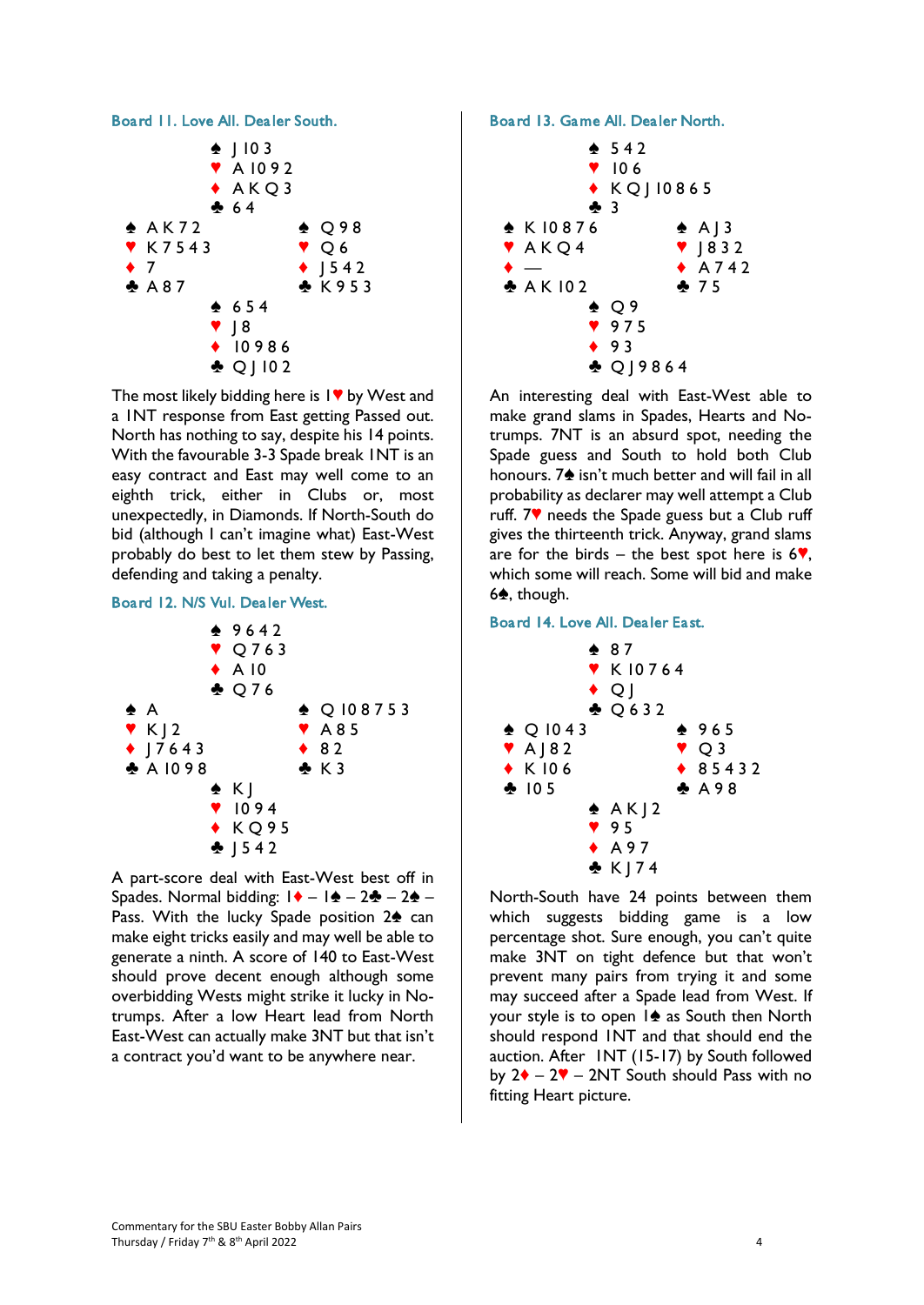

North-South will probably reach  $4\spadesuit$  on this deal. North will open  $1\spadesuit$  and the auction should probably proceed  $1\spadesuit - 2\spadesuit - 3\spadesuit - 4\spadesuit$ . Note the  $2\spadesuit$  raise even in a four-card major system. Anyway, a trump lead is best against 4<sup>2</sup> but a Club lead to the  $\clubsuit$ A and a trump switch is also good defence. However, declarer can still succeed with careful timing, provided he ruffs two Hearts in the dummy, using the  $\triangle$ A as an entry, and gets the long Heart going.

## Board 16. E/W Vul. Dealer West.



Surely everyone will play this one in 3NT? There may be some variation in the bidding but the start of  $|\cdot \cdot \cdot| = 1$  – 2 looks obvious. I suppose many Easts will try the fourth-suit forcing  $2\mathbf{v}$  now and that will mean that West may well declare 3NT. There looks to be eleven tricks on the deal – and there certainly will be wherever the defence leads a Heart at trick one and declarer plays a Spade at trick two. An impossible to find Diamond lead holds 3NT to ten.

## Board 17. Love All. Dealer North.



At quiet tables North will open 1NT, South will transfer to  $2^{\vee}$  and North will play there, making nine tricks or so. However, there will be more action at many tables, especially where North opens  $1\blacklozenge$  and East overcalls  $1\blacktriangle$ . North-South can actually make  $4$ <sup> $\blacktriangledown$ </sup> but they need either the  $\triangle K$  lead from East or the x-ray vision necessary to pick up both red Queens with West. Even with a favourable lead declarer has to view the trumps correctly to make ten tricks.

### Board 18. N/S Vul. Dealer East.



A part-score deal with the outcome not at all clear. After East opens  $1$  and South overcalls 2<sup> $\bullet$ </sup> North may simply raise to 3<sup> $\bullet$ </sup> or try 2 $\bullet$  (is that forcing?) If  $3\clubsuit$  then West could easily come back in with  $3\blacklozenge$  when that gets back to him – a contract he may well make. There are always four (easy) defensive tricks for East-West in Clubs; if East-West declare the hand (in  $3\bullet$ , maybe) there are some views to take in the play.  $3\blacklozenge$  can always make but might not do so.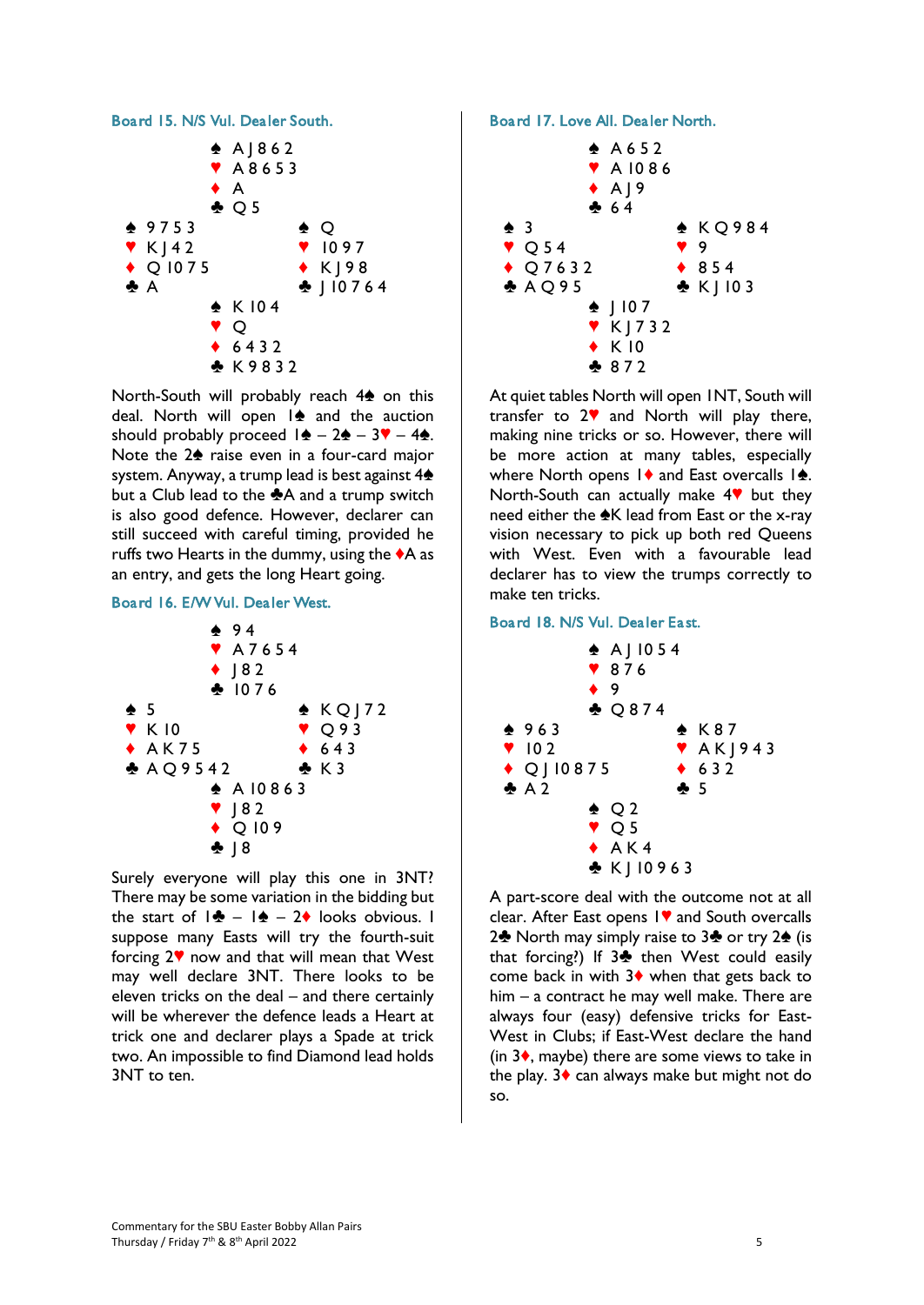## Board 19. E/W Vul. Dealer South.



North-South can make a thin  $4\spadesuit$  on this deal, but it's no thing of beauty and needs guesswork. The bidding should start:  $\mathbf{I} \cdot \mathbf{I} = \mathbf{A}$  $-2$  – 2 $\sqrt{2}$  – 2<sup> $\angle$ </sup>. South has to give false preference to  $2\blacktriangledown$  and North's  $2\blacktriangle$  suggests a 3·5·1·4 hand that is better than minimum (with a weak hand and this shape North does best simply to rebid  $2\spadesuit$ ). Now South has useful cards but what weight does he attach to his Diamonds, facing a known singleton? Pessimists Pass, optimists bid 4<sup>2</sup>.

#### Board 20. Game All. Dealer West.



With two balanced hands and a combined 25 points you'd expect the world and his wife to play this one in 3NT. There should be little to the play; even after a Spade lead South should simply play off the  $\triangle A$  and another, setting up three Spades, five Clubs and a Diamond. If the  $\triangle$  10 is allowed to hold trick one, though, things get messy. However, 3NT can still make if South just plays a Diamond from dummy at trick two. Any overtricks will score very well.

#### Board 21. N/S Vul. Dealer North.



With trumps 2-2 North-South can make a lucky 6<sup>\*</sup>. In practice, most North-South pairs will find it hard reaching the right game contract.  $5\blacklozenge$  is where you want to be, even at pairs;  $4\spadesuit$  is a poor spot on Heart leads. As the cards lie, anyone reaching  $4\spadesuit$  making eleven will get a near top. Even making a careful ten tricks (ruff the second Heart, cash two top trumps and play Diamonds) will be worth over average. Some will bid  $1\blacktriangle - 2\blacklozenge - 3\blacklozenge - 3NT$ . Down two.

## Board 22. E/W Vul. Dealer East.



This looks to be a clear-cut deal, in the bidding at any rate. Surely everyone will reach  $4\mathbb{V}$  by East?  $6\%$  is too pushy (it needs a lot more than the Heart finesse), although some will investigate it. There is some interest in the opening lead – an unlikely Spade will generate three winners for the defence. A more normal Club will allow declarer to get rid of his Spade loser on the  $\clubsuit$ A. Lots of 650s to East-West with the 3NT bashers getting their comeuppance.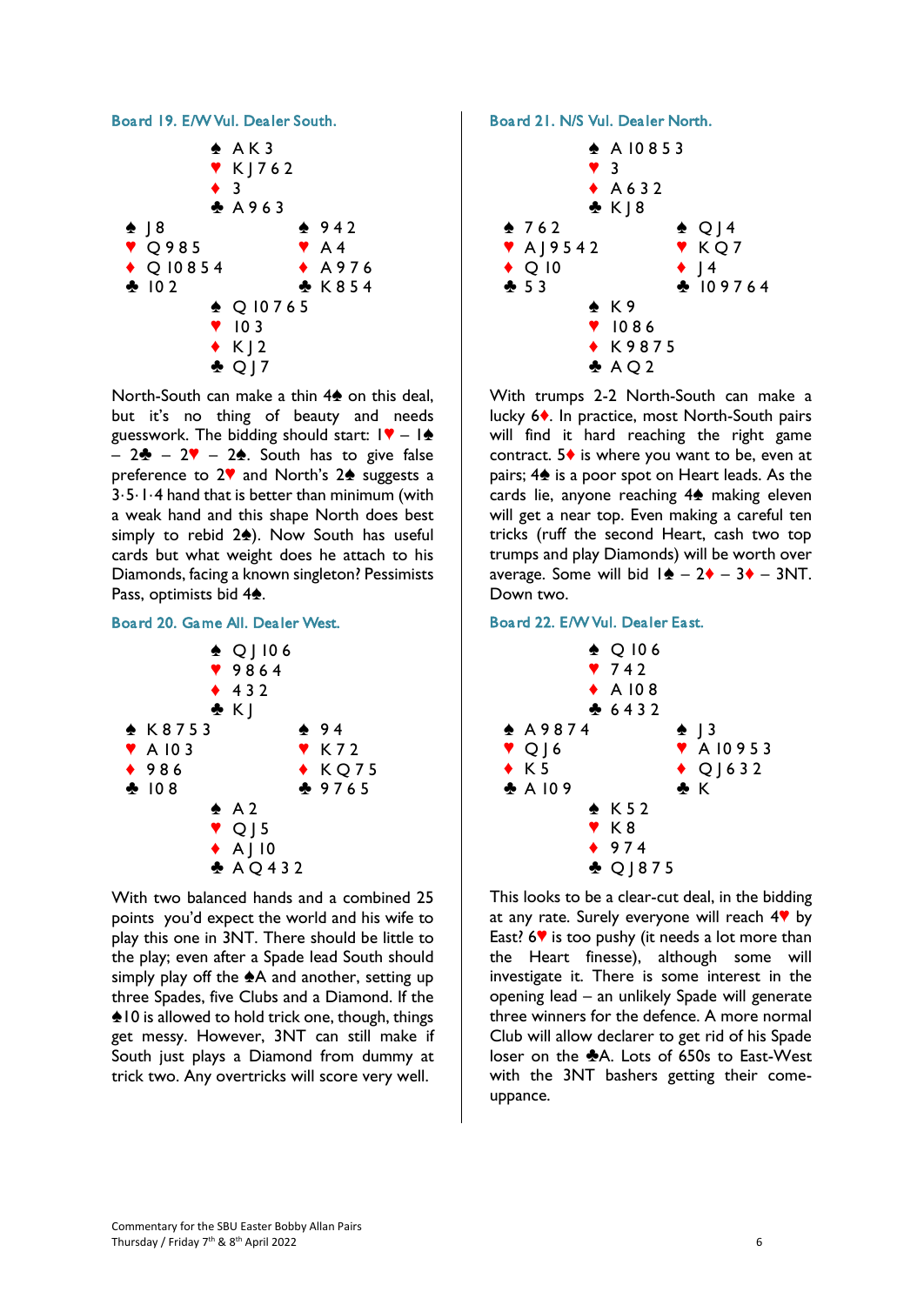

East-West can make 6<sup> $\bullet$ </sup> or 6NT here. Slam is a reasonable, albeit not great, contract – it's a simple matter of find the lady (the  $\clubsuit Q$ ). On this layout you can hardly go wrong but on a bad day you will. Those who play in No-trumps are destined to get better scores than those who play in Hearts, fairly undeservedly. A good start to the auction would be  $1\blacktriangledown - 2\clubsuit - 2NT$  $-$  3 $\blacktriangledown$ . Those old fashioned bidders who are compelled to rebid 3NT will strike gold.

# Board 24. Love All. Dealer West.



It is (just) possible that West Passes, North opens 1NT and everybody Passes. A low Spade lead will do declarer no damage whatever and North will have 120 points. On the other hand... Some Wests may try opening 3<sup>4</sup> (not ridiculous, and a cold contract), some Norths will open with a fashionable  $1\clubsuit$ , some Easts may overcall that with  $1\spadesuit$  (ugly in my view) and some North-South pairs may locate (to their regret) their 4-4 Spade fit. All in all, impossible to predict.

# Board 25. E/W Vul. Dealer North.



East-West can make  $4$  (or 3NT) here with some ease but bidding game may not prove simple. After East opens 1<sup>•</sup> South will overcall 1<sup>★</sup> and West has to decide what to do. Double (showing Hearts) brings home the bacon and East-West will reach 4<sup> $\blacklozenge$ </sup> easily. However, West may choose to Pass and to Pass again when East re-opens with a Double. South is likely to make five tricks and 300 for East-West is poor compensation for the 620 available.

# Board 26. Game All. Dealer East.



East will open  $1\spadesuit$  and may be left to play there. That's probably just as well, because there are few higher contracts available for East-West. Curiously, they can make nine tricks in Clubs but who is going to play there? Some enterprising Norths may protect with 1NT after  $\frac{1}{2}$  is Passed round. They may do all right if East bids a wet  $2\spadesuit$  but if East Doubles his side may well collect the magic 200 or even more. And yes, West should Pass the Double.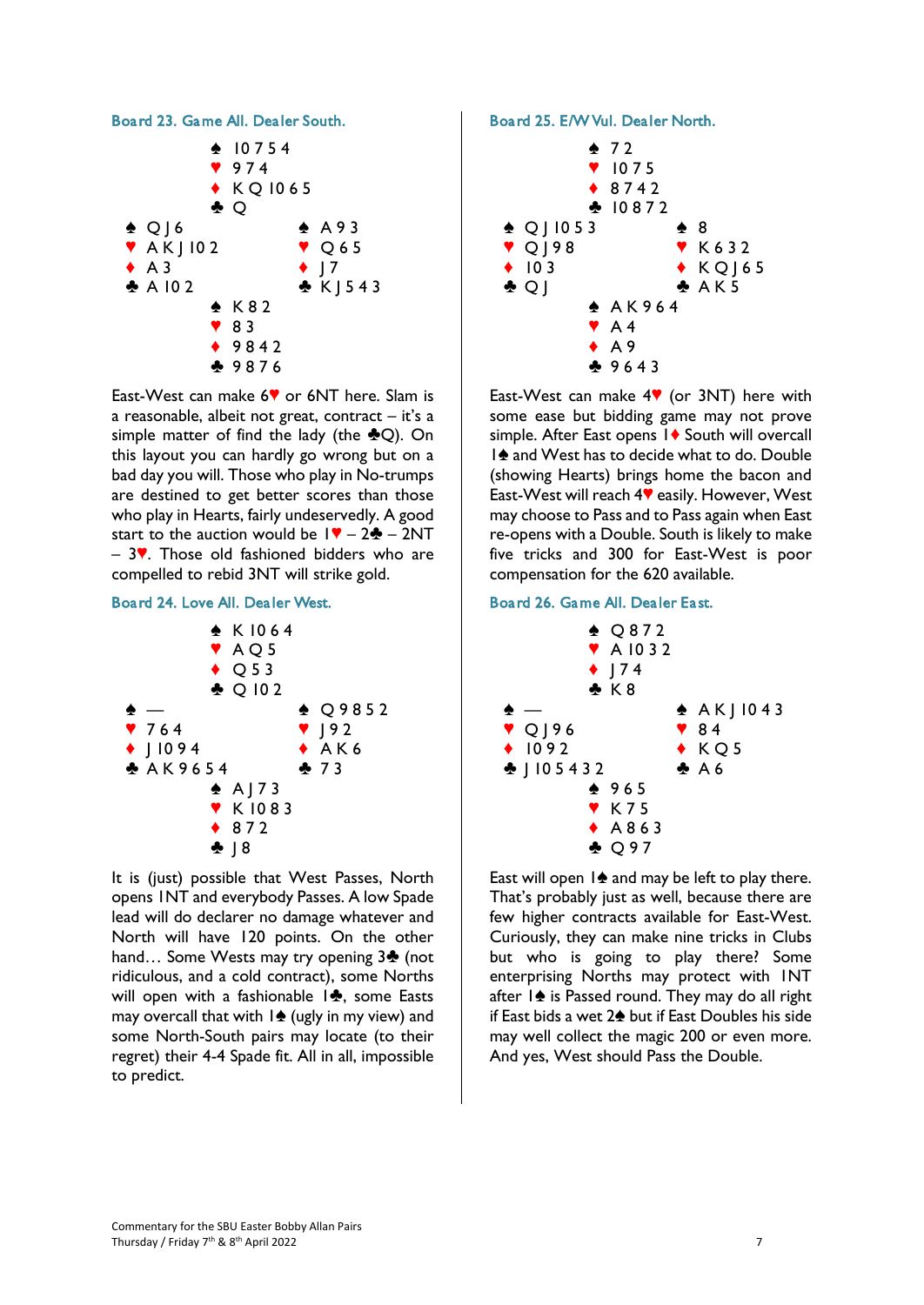

This may be played in 1NT by North, it may be played in 1NT by West (somebody will open that), it may be played in Hearts by North-South. All in all, though, it's not a good hand to be declarer. A Club lead will see 1NT by North going off and 1NT by West may struggle also.  $2$  can make but you have to pick up the suit without loss – easy only with a sight of all four hands. Probably lots of scores of 50 in both directions with the occasional 90 and 110.

## Board 28. N/S Vul. Dealer West.



 $4\spadesuit$  is the right spot on the East-West cards as it makes, maybe with an overtrick. 3NT by West does have nine top tricks (after a Diamond lead to the  $\triangle$ A) but you have to have nerves of steel to take the Spade finesse after a Diamond return. Of course, if South never bids, North may well lead a low Heart to 3NT. Now declarer can win cheaply, cross to a Club and safely play a Spade to the  $\triangle$ 10, protecting the  $\blacklozenge$ K. Ker-ching! Thirteen tricks and a top.

# Board 29. Game All. Dealer North.



A part-score deal where North-South do best to play the hand in  $3\clubsuit$  or an improbable 2NT. After North opens  $1\triangleq$  East will bid 2 $\triangleq$  or 3 $\triangleq$ according to style. South has an easy Double of  $2\diamond$ , leading to muddied waters – maybe North just rebids  $2\spadesuit$  and plays there. That might scrape home. If East overcalls  $3\diamond$  then South actually does best to Pass and Pass again if North re-opens with a Double. Not at all obvious and North-South may well go overboard.

## Board 30. Love All. Dealer East.



North-South have marginal values so might try a game. There are eight top tricks in 3NT but that's all there are – East-West can always make three Spades and two Hearts. Some Easts will open that muck  $-$  er  $-$  hand with whoknows-what consequences. Probably South will play the hand in a Diamond part-score. Otherwise, North may play in a weak Notrump or may stretch and open a strong Notrump, playing in game. Now a Club lead lets it make.